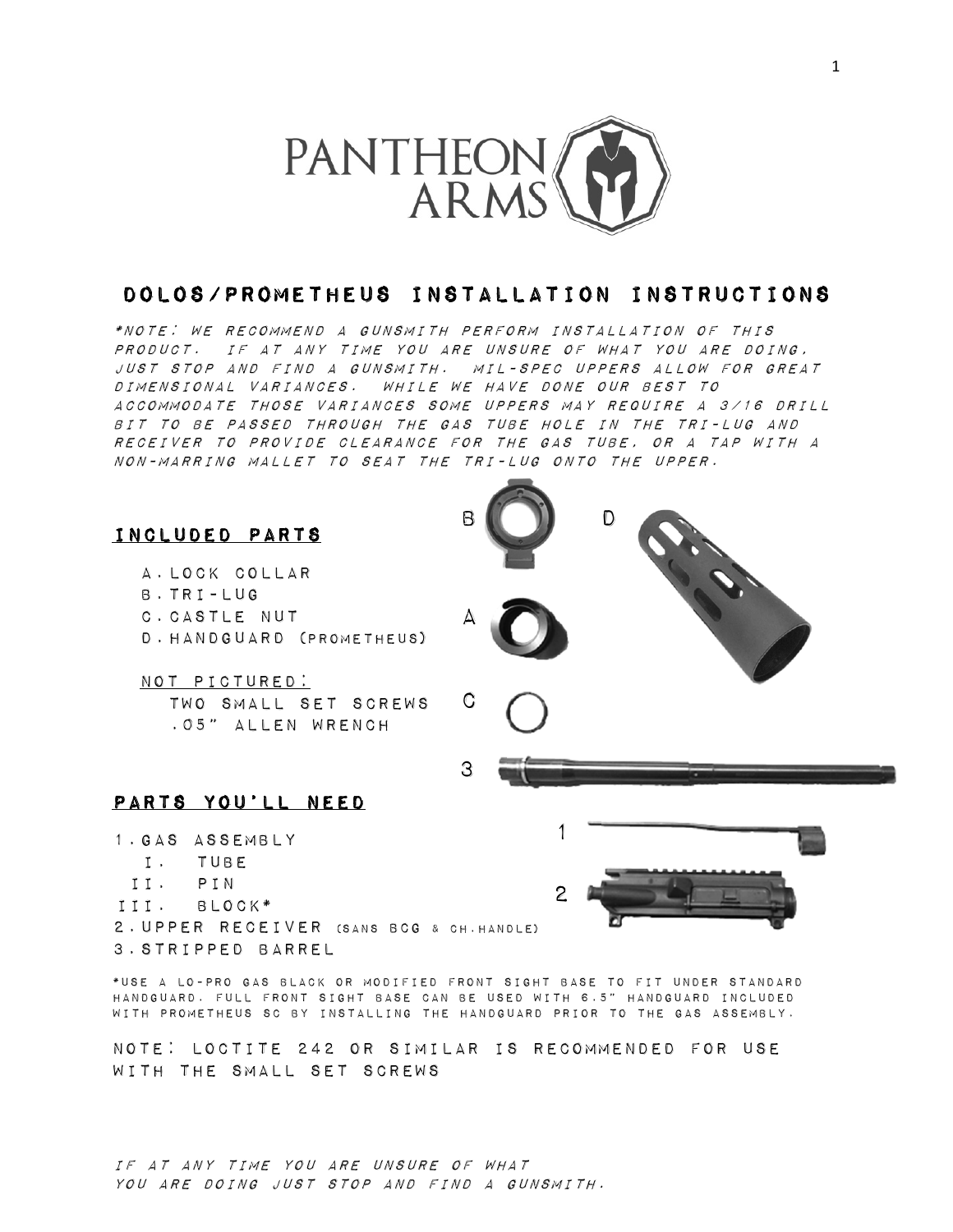# upper install



You will need these parts: b,2, a, C

Place the tri-lug(a) over the threads of your upper(2) securing it with the castle nut(c) by rotating clock-wise. You should not see the face of the upper through the gas tube hole. Apply threadlocker to the small set screws and install in the tabs shown in the photo below.



tighten the set screws on either side of the tri-lug(a) to remove any rotational play with your receiver



## Barrel install

You will need these parts: a, 3, 1

Install lock collar(a) on your barrel(3) by sliding over the end with the threads facing the muzzle







slide the gas assembly(1) onto the barrel(3) and slide the tube through the slot on the lock collar(A)





If at any time you are unsure of what you are doing just stop and find a gunsmith.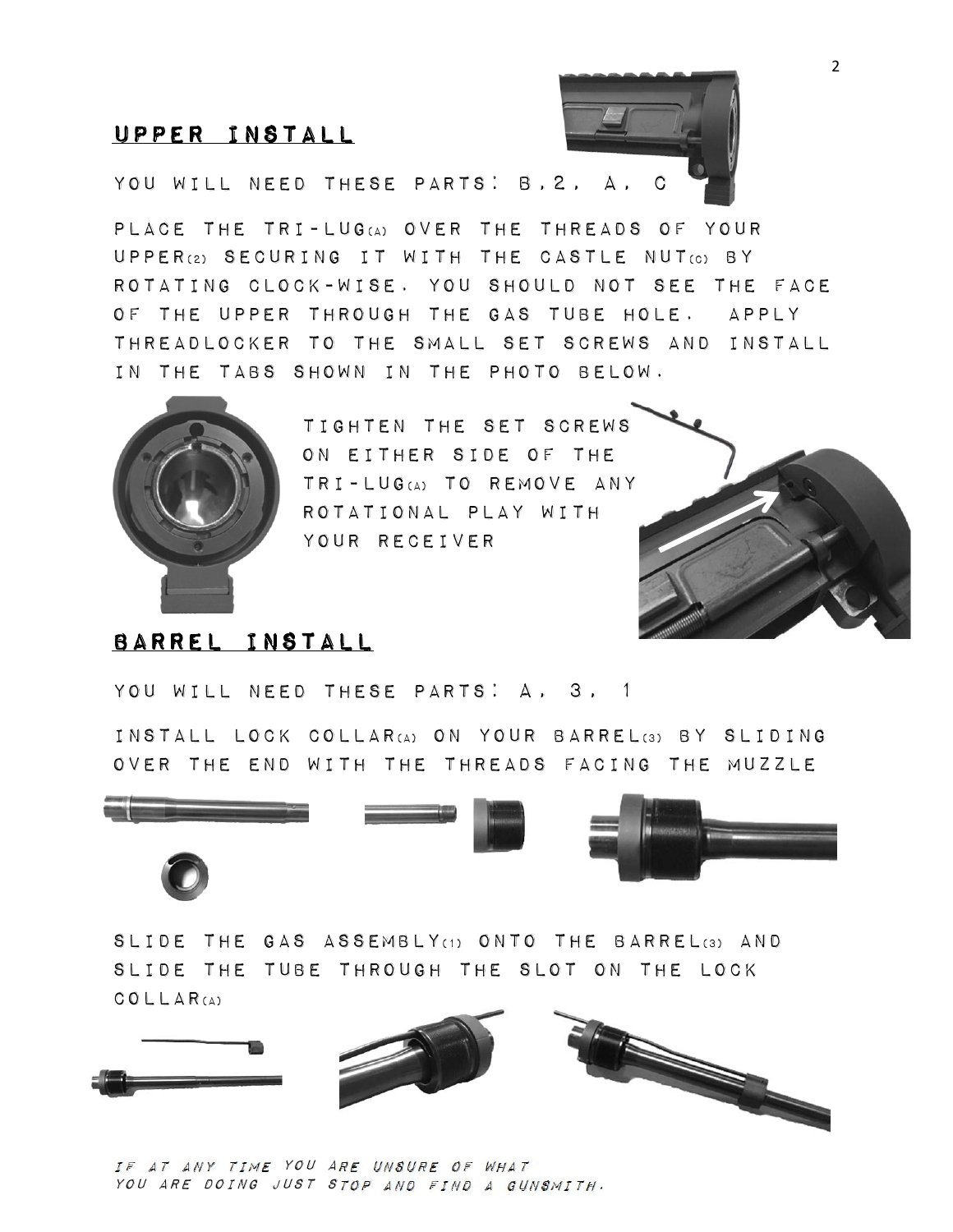

### Handguard install

YOU WILL NEED THE PARTS FROM YOUR BARREL install, and part D



slide the handguard(d) over the barrel assembly with the threaded inner diameter oriented to engage with the lock collar(A) threads. Turn the handguard(d) clockwise until snug against the jam nut that came installed on the lock collar(A).



## Engaging barrel assembly to upper

re-insert your BCG and ch. Handle; lock bcg back. Insert the gas tube through the port on the tri-lug(b) and continue with inserting the barrel extension into the upper. Pull the handguard(D) towards you, use the line on the lock collar to align its notches with the tri-lug(b). with your muzzle pointed down range, rotate the handguard(D) counterclockwise until the ratcheting stops and the barrel is pulled into the tri-lug.



If at any time you are unsure of what you are doing just stop and find a gunsmith.